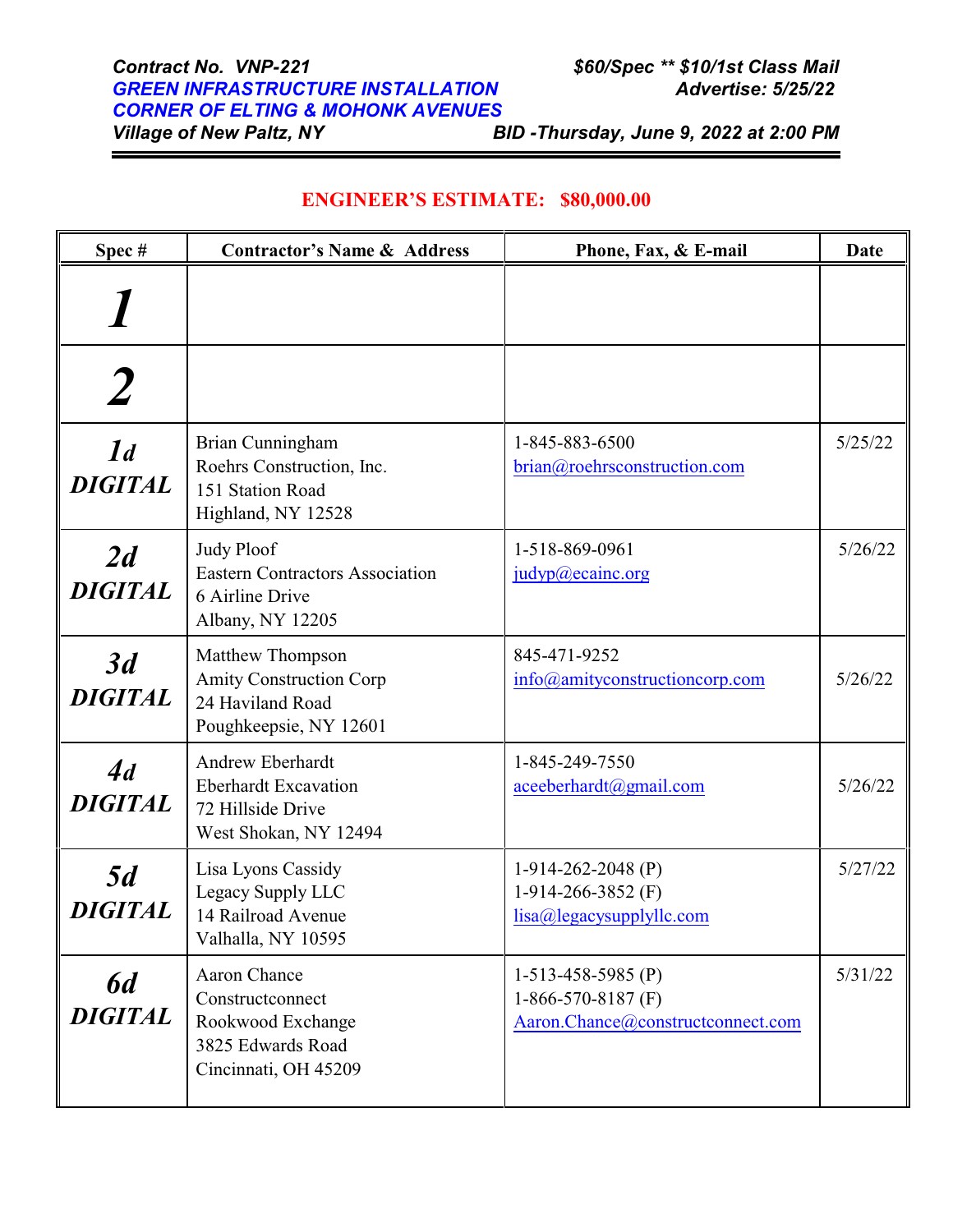# *Contract No. VNP-221 \$60/Spec \*\* \$10/1st Class Mail GREEN INFRASTRUCTURE INSTALLATION Advertise: 5/25/22 CORNER OF ELTING & MOHONK AVENUES*

*Village of New Paltz, NY BID -Thursday, June 9, 2022 at 2:00 PM*

| Spec#                 | <b>Contractor's Name &amp; Address</b>                                                                    | Phone, Fax, & E-mail                                                | <b>Date</b> |
|-----------------------|-----------------------------------------------------------------------------------------------------------|---------------------------------------------------------------------|-------------|
| 7d<br><b>DIGITAL</b>  | Gina Wiley<br>Arold Construction Co., Inc<br>51 Powdermill Bridge Rd<br>Kingston, NY 12401                | 1-845-336-8753 $(P)$<br>1-845-336-8245 $(F)$<br>gina.wiley@arold.us | 6/1/22      |
| 8d<br><b>DIGITAL</b>  | Eric Johnson<br>North American Procurement Council<br>Inc PBC<br>PO Box 40445<br>Grand Junction, CO 81504 | 302-450-1923 (P)<br>302-450-1925 (F)<br>sourcemanagement@napc.me    | 6/6/22      |
| 9d<br><b>DIGITAL</b>  | <b>Alison Batcher</b><br>Marshall & Sterling<br>25 Mohawk Ave<br>Scotia, NY 12302                         | 1-518-384-1100<br>abatcher@marshallsterling.com                     | 6/6/22      |
| 10d<br><b>DIGITAL</b> |                                                                                                           |                                                                     |             |
| 11d<br><b>DIGITAL</b> |                                                                                                           |                                                                     |             |
| 12d<br><b>DIGITAL</b> |                                                                                                           |                                                                     |             |
| 13d<br><b>DIGITAL</b> |                                                                                                           |                                                                     |             |
| 14d<br><b>DIGITAL</b> |                                                                                                           |                                                                     |             |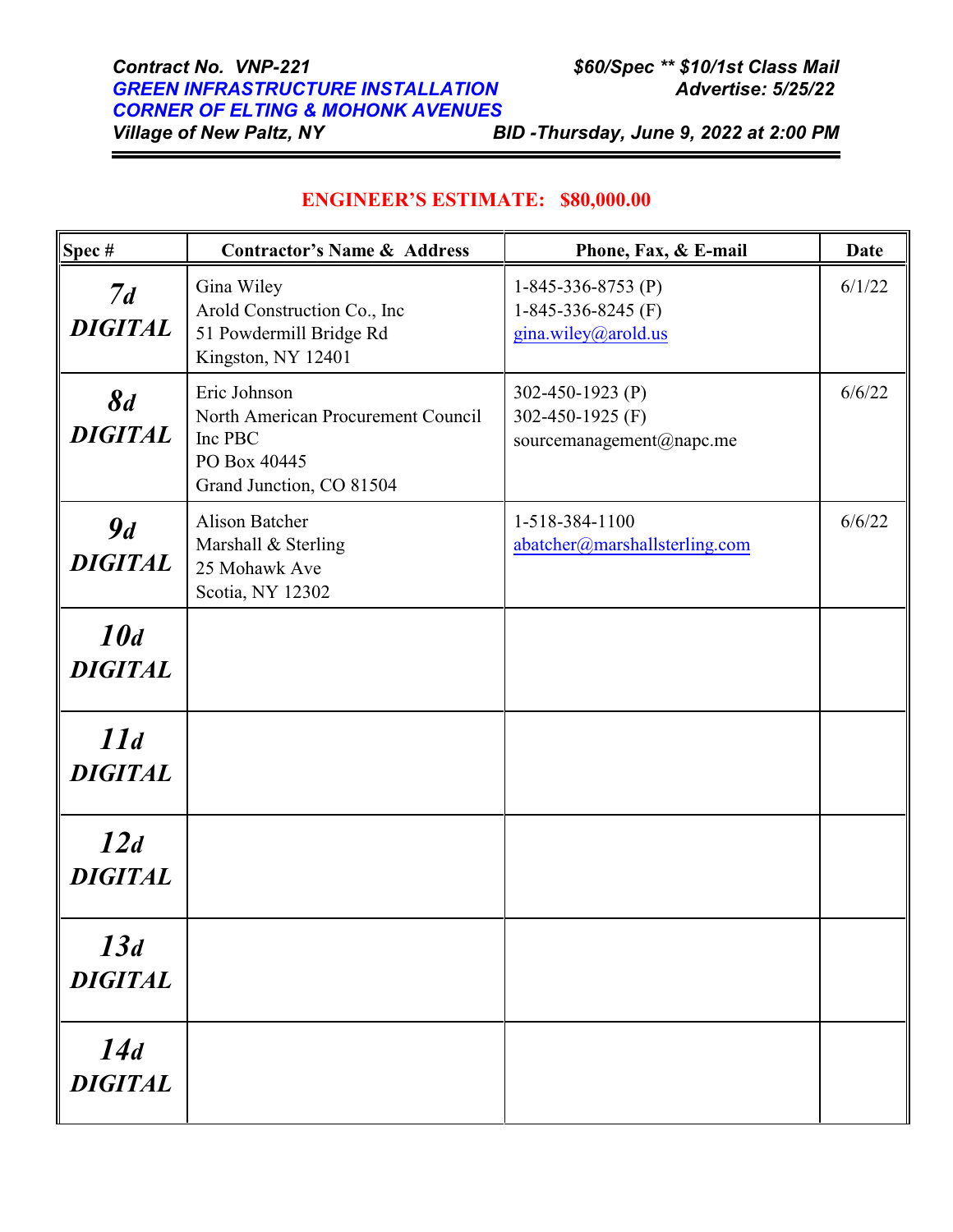*Village of New Paltz, NY BID -Thursday, June 9, 2022 at 2:00 PM*

| $\sqrt{\text{Spec } \#}$ | <b>Contractor's Name &amp; Address</b> | Phone, Fax, & E-mail | <b>Date</b> |
|--------------------------|----------------------------------------|----------------------|-------------|
| 15d<br><b>DIGITAL</b>    |                                        |                      |             |
| 16d<br><b>DIGITAL</b>    |                                        |                      |             |
| 17d<br><b>DIGITAL</b>    |                                        |                      |             |
| 18d<br><b>DIGITAL</b>    |                                        |                      |             |
| 19d<br><b>DIGITAL</b>    |                                        |                      |             |
| 20d<br><b>DIGITAL</b>    |                                        |                      |             |
| 21d<br><b>DIGITAL</b>    |                                        |                      |             |
| 22d<br><b>DIGITAL</b>    |                                        |                      |             |